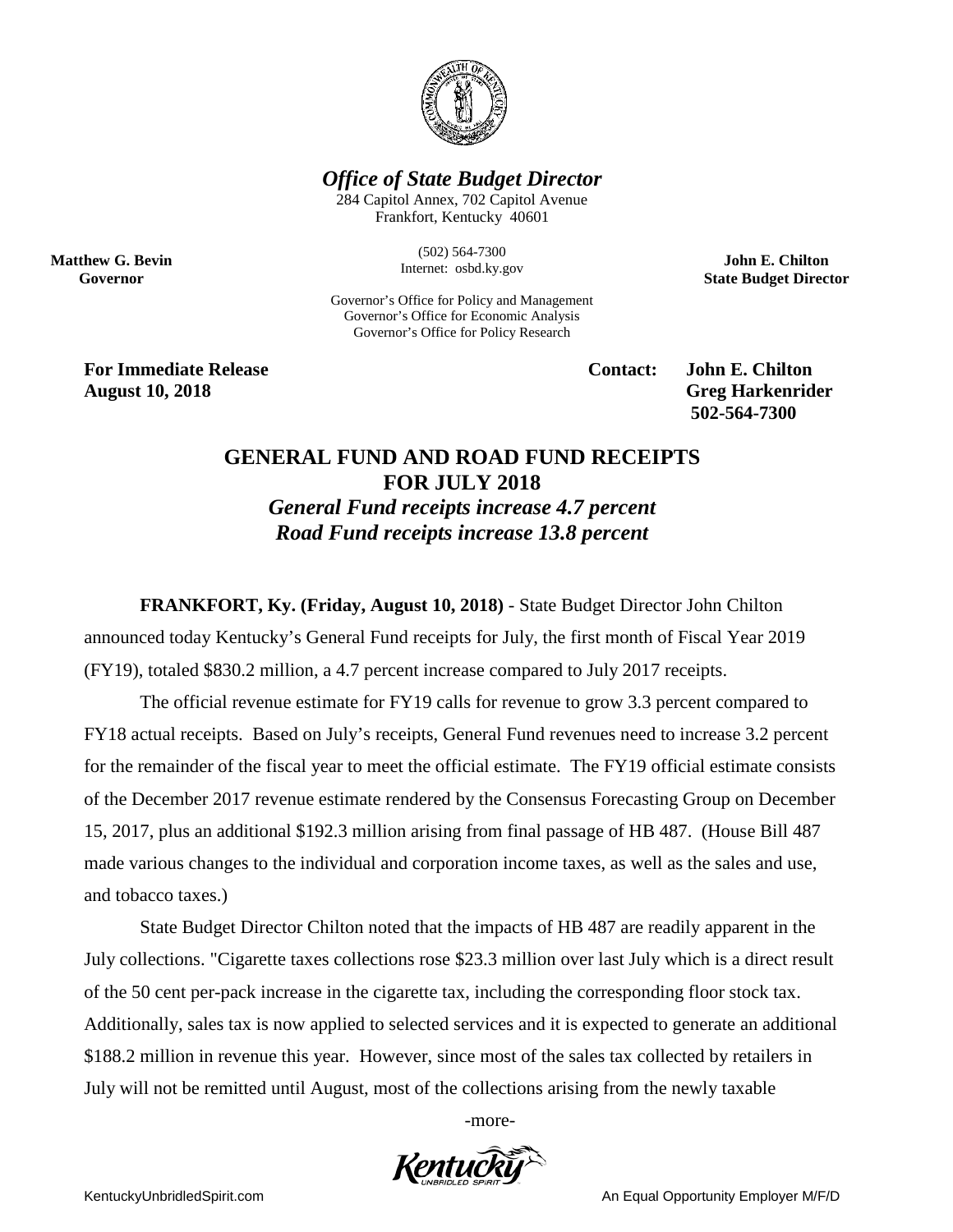services will not be begin until then. Furthermore, revenue gains from the more broadly applied sales tax will be offset somewhat by cuts in the individual and corporation income tax rates. (The top six percent rate has been cut to five percent.) As FY19 progresses, the interplay between the revenue enhancements and the tax cuts will become more clear – but for now, tax receipts are performing as anticipated in the revenue estimation process."

Among the major accounts:

- Individual income tax receipts rose 0.6 percent but withholding collections declined by 1.8 percent, primarily attributable to the decrease in tax rate.
- Sales tax revenues grew 3.8 percent.
- Corporation income tax collections declined 7.1 percent.
- LLET receipts grew \$4.4 million.
- Cigarette tax collections rose by \$23.3 million in July, primarily attributable to the boost in floor stock taxes.
- Property tax receipts fell 12.0 percent.
- Coal severance tax revenues fell 39.4 percent to an all-time monthly low of \$5.2 million.
- Lottery revenues rose 2.9 percent.

Road Fund revenues for July totaled \$127.7 million, a 13.8 percent increase compared to last July. The official Road Fund revenue estimate for FY19 calls for revenue to decline 0.3 percent compared to FY18 actual receipts. Based on the first month's receipts, revenues can fall 1.4 percent for the rest of the fiscal year and still meet budgeted levels.

Among the major Road Fund categories:

- Motor fuels tax receipts rose 0.8 percent.
- Motor vehicle usage tax increased 21.6 percent due, in part, to FY17 collections being under-reported as a result of a timing issue.
- License and privilege taxes rose \$5.4 million.

-30-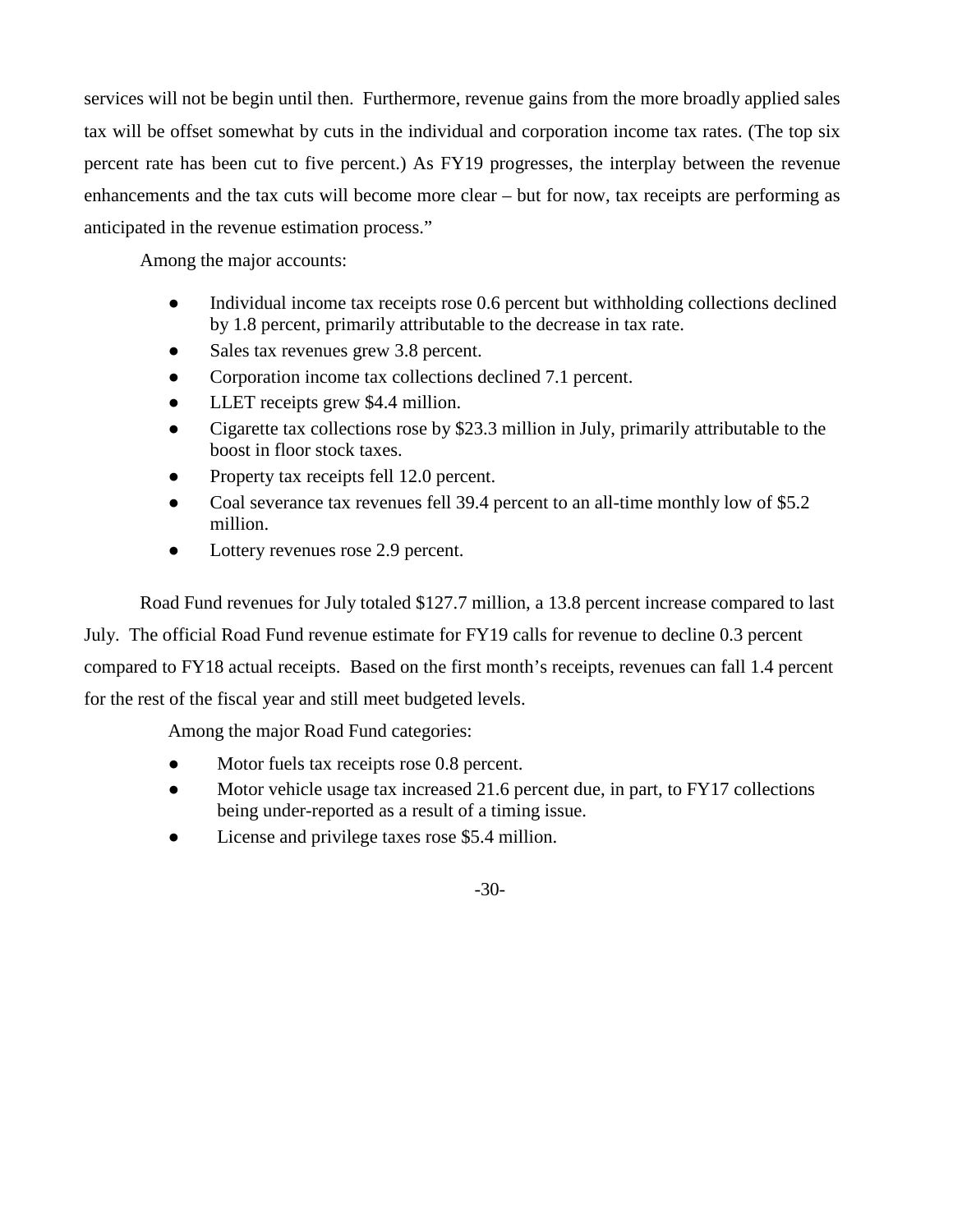## KENTUCKY STATE GOVERNMENT REVENUE 1. GENERAL FUND REVENUE

|                                                  | <b>JULY</b><br>2018            | <b>JULY</b><br>2017            | % Change           |
|--------------------------------------------------|--------------------------------|--------------------------------|--------------------|
|                                                  |                                |                                |                    |
| <b>TOTAL GENERAL FUND</b>                        | \$830,236,749<br>\$797,287,025 | \$792,819,325                  | 4.7%<br>5.0%       |
| <b>Tax Receipts</b><br>Sales and Gross Receipts  | \$391,538,582                  | \$759,528,750<br>\$356,575,557 | 9.8%               |
| <b>Beer Consumption</b>                          | 577,398                        | 625,500                        | $-7.7%$            |
| <b>Beer Wholesale</b>                            | 5,394,343                      | 6,123,404                      | $-11.9%$           |
|                                                  | 26,327,867                     | 16,118,124                     | 63.3%              |
| Cigarette<br><b>Distilled Spirits Case Sales</b> | 15,137                         | 14,270                         | 6.1%               |
| <b>Distilled Spirits Consumption</b>             | 1,399,118                      | 1,324,476                      | 5.6%               |
| <b>Distilled Spirits Wholesale</b>               | 4,478,349                      | 4,143,627                      | 8.1%               |
| Insurance Premium                                | 57,922                         | 36,525                         | 58.6%              |
| Pari-Mutuel                                      |                                |                                | 49.9%              |
| Race Track Admission                             | 672,592<br>86,193              | 448,703                        | 2.4%               |
| Sales and Use                                    | 330,846,618                    | 84,182<br>318,707,682          | 3.8%               |
|                                                  |                                | 270,038                        | $-5.9%$            |
| Wine Consumption<br>Wine Wholesale               | 254,026                        |                                |                    |
|                                                  | 1,339,763                      | 1,428,191                      | $-6.2%$<br>$-5.6%$ |
| <b>Telecommunications Tax</b>                    | 5,019,753                      | 5,317,022                      |                    |
| <b>Other Tobacco Products</b>                    | 1,948,097                      | 1,933,812                      | 0.7%               |
| <b>Floor Stock Tax</b>                           | 13,121,405                     | 0                              |                    |
| License and Privilege                            | \$189,320                      | (\$646,055)                    |                    |
| Alc. Bev. License Suspension                     | 21,250                         | 30,050                         | $-29.3%$           |
| <b>Corporation License</b>                       | 305                            | 506                            | $-39.7%$           |
| Corporation Organization                         | 0                              | 2,395                          | $-100.0%$          |
| Occupational Licenses                            | 10,523                         | 12,867                         | $-18.2%$           |
| Race Track License                               | 95,000                         | 95,000                         | 0.0%               |
| <b>Bank Franchise Tax</b>                        | 453                            | (850, 135)                     |                    |
| <b>Driver License Fees</b>                       | 61,790                         | 63,263                         | $-2.3%$            |
| <b>Natural Resources</b>                         | \$8,428,019                    | \$10,707,240                   | $-21.3%$           |
| Coal Severance                                   | 5,184,928                      | 8,554,605                      | $-39.4%$           |
| Oil Production                                   | 536,340                        | 360,571                        | 48.7%              |
| <b>Minerals Severance</b>                        | 1,842,035                      | 1,452,573                      | 26.8%              |
| <b>Natural Gas Severance</b>                     | 864,716                        | 339,490                        | 154.7%             |
| Income                                           | \$377,677,801                  | \$373,068,725                  | 1.2%               |
| Corporation                                      | 22, 154, 768                   | 23,841,042                     | $-7.1%$            |
| Individual                                       | 343,869,817                    | 341,921,618                    | 0.6%               |
| <b>Limited Liability Entity</b>                  | 11,653,216                     | 7,306,065                      | 59.5%              |
| Property                                         | \$12,553,323                   | \$14,268,022                   | $-12.0%$           |
| <b>Building &amp; Loan Association</b>           | 257,579                        | 10,684                         | 2310.9%            |
| General - Real                                   | 14,040                         | (28, 262)                      |                    |
| General - Tangible                               | 11,469,779                     | 9,933,291                      | 15.5%              |
| Omitted & Delinquent                             | (1,422,229)                    | (1,889,391)                    |                    |
| <b>Public Service</b>                            | 2,234,153                      | 6,241,700                      | $-64.2%$           |
| Other                                            | 0                              | 0                              |                    |
| Inheritance Tax                                  | \$5,088,943                    | \$3,783,952                    | 34.5%              |
| Miscellaneous                                    | \$1,811,036                    | \$1,771,308                    | 2.2%               |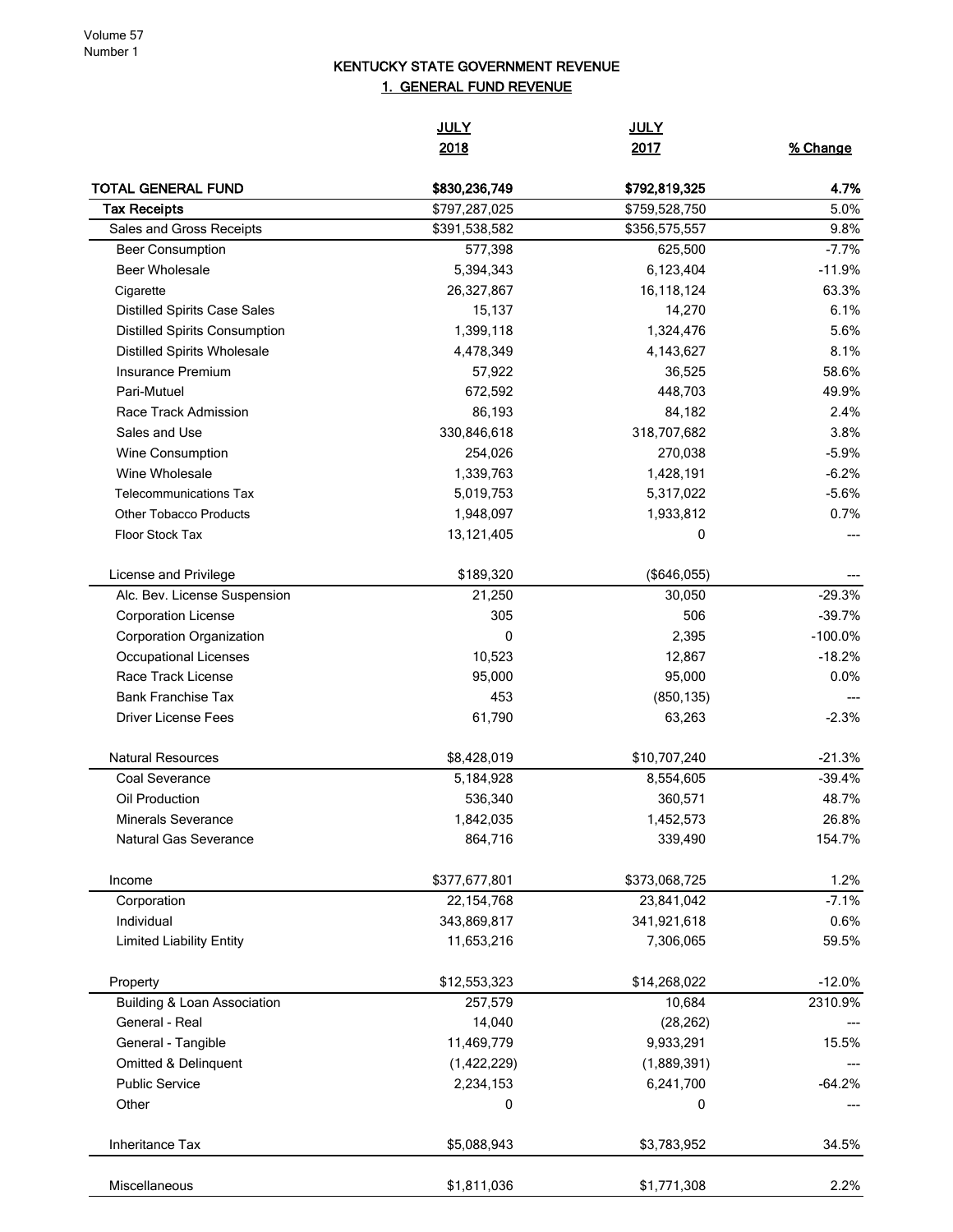| Volume 57<br>Number 1              |              |                   |                    |                        |
|------------------------------------|--------------|-------------------|--------------------|------------------------|
| Legal Process                      | 933,736      | 927,797           | 0.6%               |                        |
| T. V. A. In Lieu Payments<br>Other | 877.300<br>0 | 830.072<br>13,439 | 5.7%<br>$-100.0\%$ |                        |
|                                    |              |                   |                    | <b>Nontax Receipts</b> |
| <b>Departmental Fees</b>           | 712,886      | 1,298,210         | $-45.1%$           |                        |
| <b>PSC Assessment Fee</b>          | 13,880,840   | 15,048,810        | $-7.8%$            |                        |
| Fines & Forfeitures                | 1,458,990    | 1,468,058         | $-0.6%$            |                        |
| Income on Investments              | 21.799       | (204, 646)        |                    |                        |
| Lottery                            | 18,000,000   | 17,500,000        | 2.9%               |                        |
| Miscellaneous                      | (1,392,863)  | (1,442,607)       |                    |                        |
| <b>Redeposit of State Funds</b>    | \$268,072    | (\$377,250)       |                    |                        |